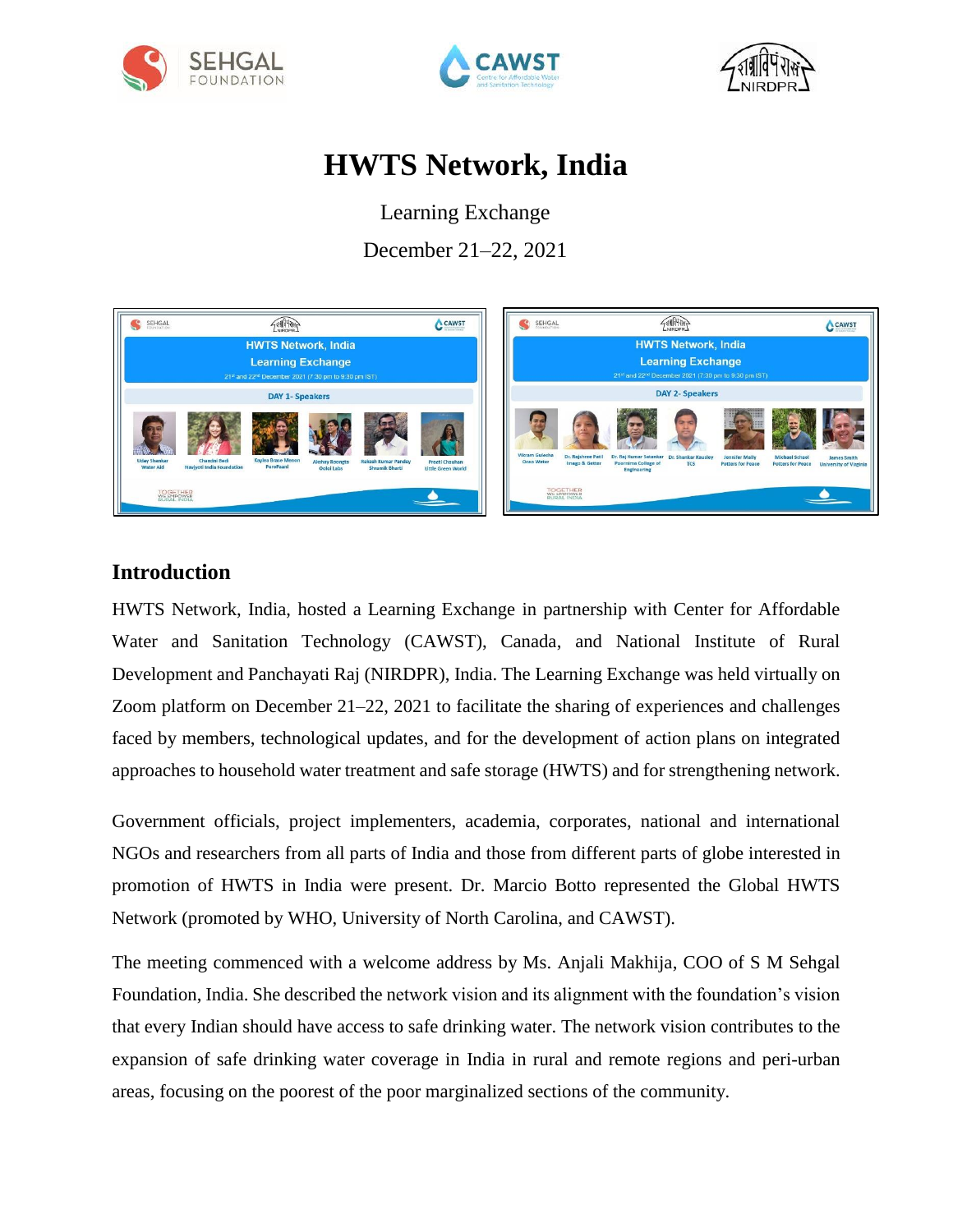





Special remarks were conveyed by Mr. Mohammad Khan from National Institute of Rural Development and Panchayati Raj (NIRDPR), India. He mentioned two major decisions in the formation of HWTS Network in India and the development of a policy brief. He explained the objective of the network set jointly, emphasizing the spread of knowledge and building the capacity of the members around the latest technologies, products, research, and project implementation.

#### **HWTS Network, India Update (Jan**–**Dec'21)**

Activities carried out during 2021 were shared. Highlights:

- 1. Capacity building:
	- Webinars: 5
		- o Attendees: 155 males/46 females
	- Training workshops: 3
		- o Attendees: 89 males/28 females
	- HWTS virtual courses: 2
		- o Participants: 210 registrants
	- Water knowledge exchange: 1
		- o Attendees: 44
	- Consultation to HWTS members
		- o In person: 14
		- o Remote: 34
- 2. International achievement: The network showcased the innovations on BSF technology at an international conference: UNC Water and Health 2021 organized by University of North Carolina (<https://youtu.be/q98c5scUlIY>)
- 3. Proud collaboration: TERI SAS (earlier known as TERI University) is a reputed institution in the field of environmental studies, founded by TATA Group, and working presently as an autonomous institution. TERI SAS became the first university in India to recognize household water treatment and safe storage. A certificate course, Introduction to HWTS, is in progress.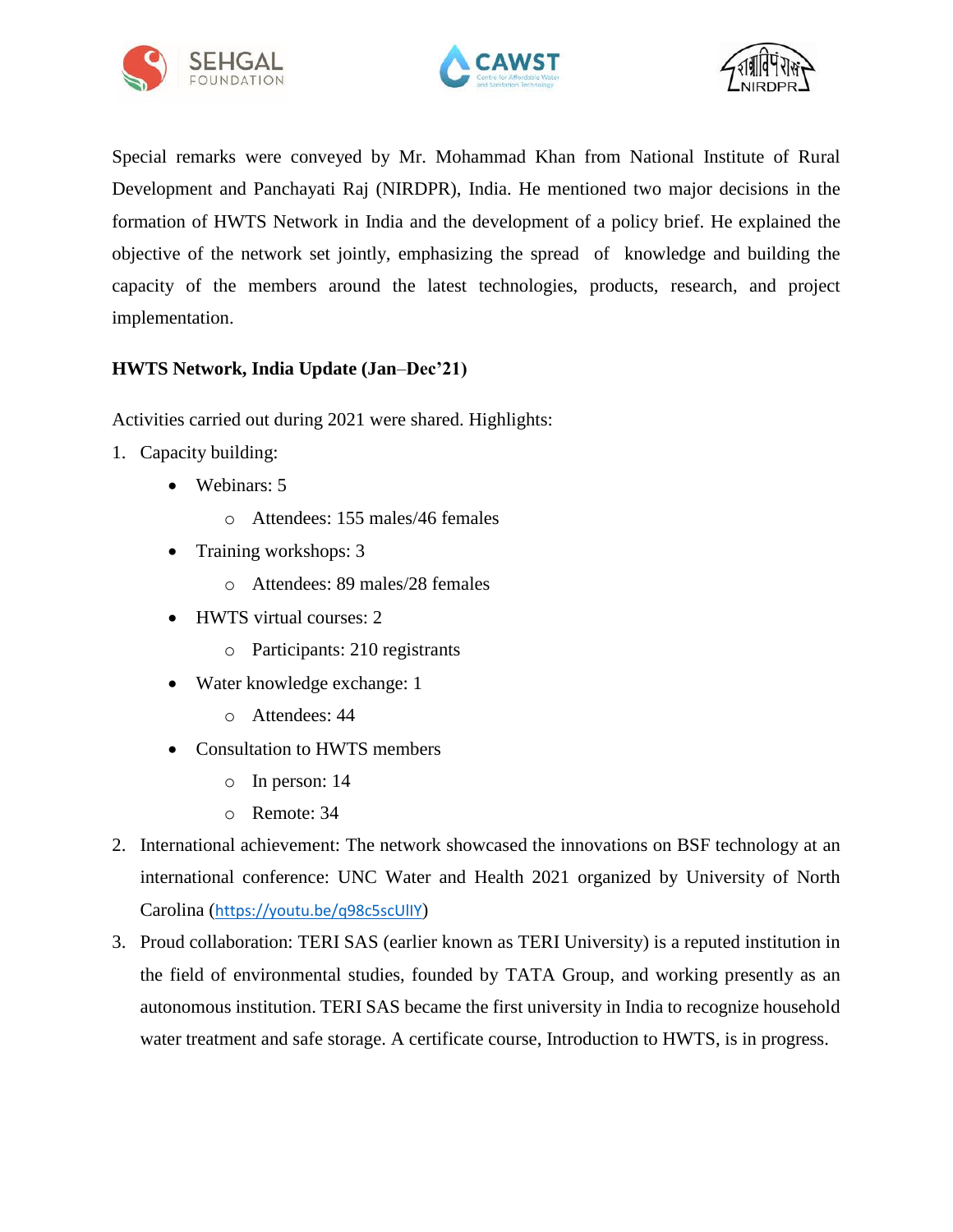





#### **Learning Exchange Proceedings**

Following HWTS Network, members volunteered for delivering presentations in the Learning Exchange sessions:

| <b>Speaker</b>                      | <b>Organization/Institution</b>    | <b>Topic</b>                                                                                                            |
|-------------------------------------|------------------------------------|-------------------------------------------------------------------------------------------------------------------------|
| <b>Uday Shankar</b>                 | Water Aid                          | Knowledge, Attitude, and Practices<br>(KAP), Situation Analysis                                                         |
| Chandni Bedi                        | Navjyoti India Foundation          | Women's Waterpreneurship:<br>Success, Challenges, and Way<br>Forward                                                    |
| Kaylea Brase Menon                  | Pure Paani                         | <b>Understanding Market Challenges</b><br>and Opportunities for HWTS<br>Products                                        |
| Akshay Roongta                      | Ooloi Labs                         | Virtual Training of Field Staff and<br>Communities: Experiences and<br>Opportunities                                    |
| <b>Rakesh Kumar Pandey</b>          | Shramik Bharti                     | <b>Experience Promoting JalKalp, A</b><br><b>Sustainable Solution to Clean</b><br>Drinking Water in Kanpur              |
| Preeti Chauhan                      | Little Green World                 | The Unexpected Story of Ladakh                                                                                          |
| Vikram Gulecha                      | Oceo Waters                        | <b>Innovation and Management</b>                                                                                        |
| Dr. Rajshree Patil                  | Imago and Getter                   | Development of Microporous Disc,<br>using rice husk ash and clay for<br>removing protozoan cysts from<br>drinking water |
| Dr. Raj Kumar Satankar              | Poornima College of<br>Engineering | <b>Expansion of Clay Ceramic Water</b><br>Filter Technology in India:<br>opportunities and challenges                   |
| Dr. Shankar Kausley                 | <b>TCS</b>                         | Simple Interventions for Providing<br>Safe Drinking Water to Indian<br>Households                                       |
| Jennifer<br>Mally/Michael<br>Schael | <b>Potters for Peace</b>           | <b>Experience of Setting Up New CPF</b><br><b>Production Unit</b>                                                       |
| <b>James Smith</b>                  | University of Virginia             | Madidrop: A Simple Solution for<br>Safe Water                                                                           |
| <b>Marcio Botto</b>                 | <b>CAWST</b>                       | Linking Global and Indian HWTS<br><b>Network</b>                                                                        |

The Learning Exchange concluded with a group discussion on Strengthening the Network to Serve the Need. The discussion on the following questions was facilitated by Lalit Mohan Sharma, S M Sehgal Foundation. Key speakers for the discussion were Suneel Rajavaram from CAWST, Dr.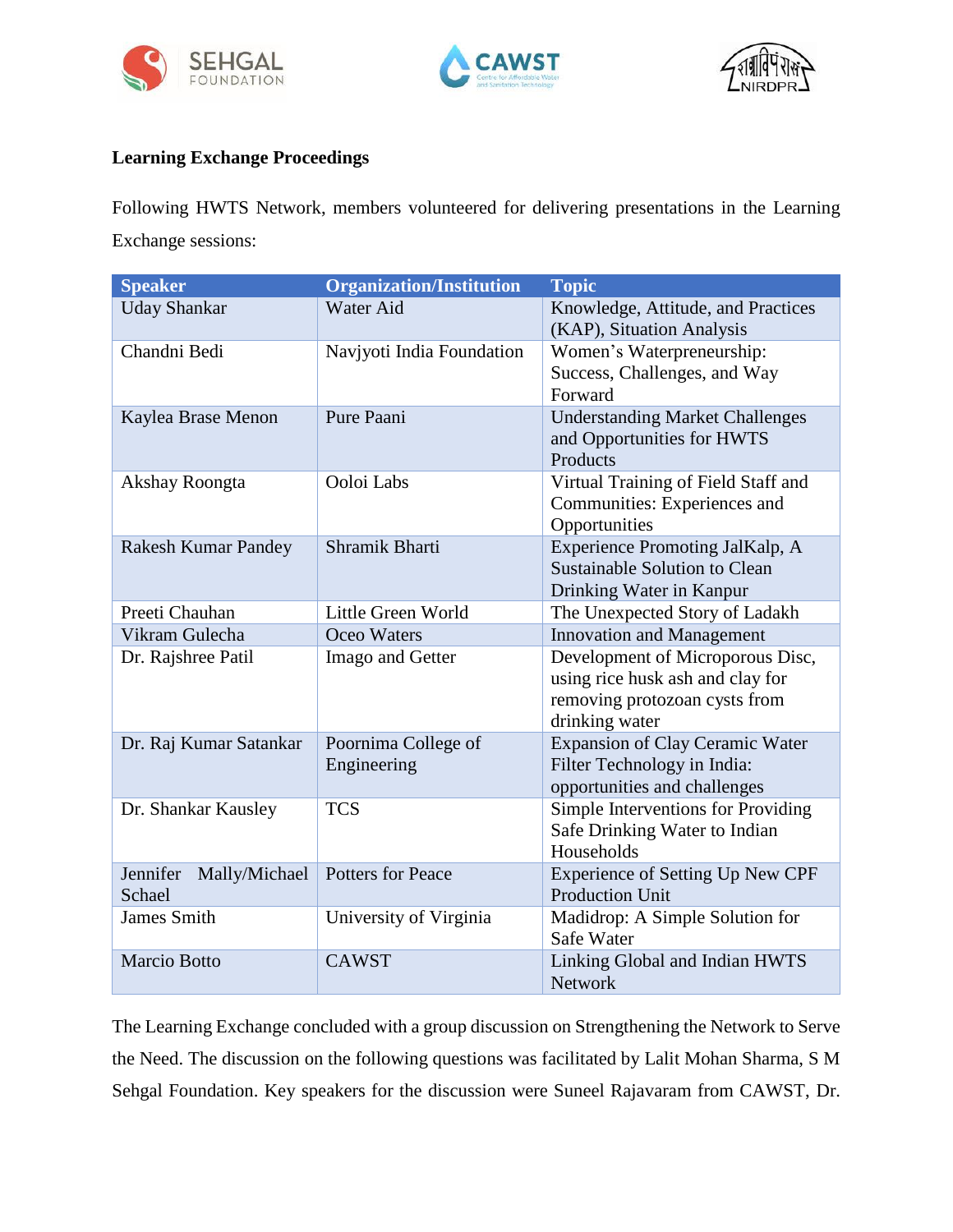





Marcio Botto from Global HWTS Network, and Dr. Sunderrajan Krishnan from INREM Foundation:

- How would you like to contribute your time to HWTS Network?
- Would you like to be interviewed for the next HWTS newsletter?
- We are looking for volunteers to present their ground experiences with HWTS Network members. Would you like to do that?
- What support do you expect from the network?

Registration: There 87 registrations for the Learning Exchange (12 females/75 were males). Registrations were from eight countries (Bangladesh, Canada, India, Pakistan, Nigeria, Kenya, Nepal, and USA) and from different backgrounds (community-based organizations/ non-profit charity organizations/academia/INGO/students and volunteers). Sixty-two Indian participants joined from eighteen states. Seven registrants were from S M Sehgal Foundation.



#### **Glimpses of Learning Exchange**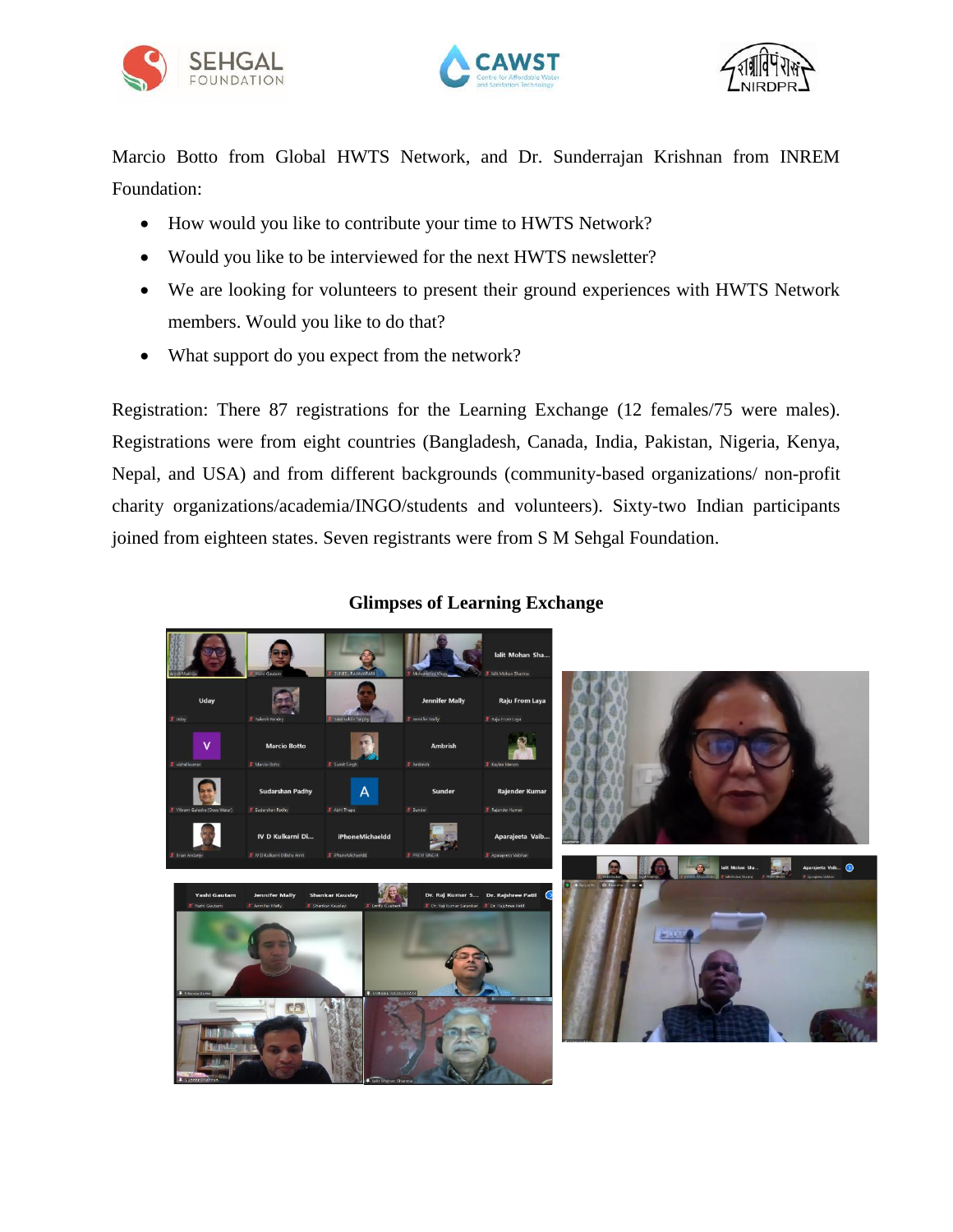





# **Compendium of Abstracts**

# **Knowledge, Attitude, and Practices (KAP) Situation Analysis Uday Shankar, Water Aid**

Most families in the rural areas and small towns do not use any type of household water treatment system, and a recent survey shows water treatment methods at the households has been limited to 29 percent. The survey, conducted between January–March 2021 covered the households from multiple states in India, aimed to understand knowledge, attitudes, and practices on drinking water treatment and storage methods. It is important here to note that National Family Health Survey (NFHS-4, 2015) showed similar results, as 71 percent of rural households did not treat water before drinking or cooking. Among the population that use a household treatment system, boiling is the most common method, which may be also used along with filtration with cloth. The survey demonstrates that the households that use electricity-based treatment systems have more than doubled those using non-electric methods. However, the rapid growth of electric-type treatment systems is limited to certain geographies.

Andhra Pradesh is the only state where HWTS users were in majority (54%) when compared to the non-users. Bihar, Chhattisgarh, Madhya Pradesh, Odisha, and Uttar Pradesh were the other states. The least users were found in Bihar (10%) and the maximum were found in Chhattisgarh (46%).

We have evidence that the districts with known groundwater chemical contaminations use HWTS more commonly, depending upon the severity of the problem and interventions caused by the government and other agencies. Hence such data should be analyzed in a specific geographical context such as within a state boundary.

Assuming all unimproved sources are unsafe, it can be expected that families should be using water-treatment devices. However, the survey reveals that use of water-treatment devices by families has been more when they are accessing improved sources. The propensity to non-use is higher when families accessed unimproved sources. In rural areas and small towns, water storage vessels with lids are popular, and so is the use of a long-hand ladle, but only a few use vessels fitted with taps.

# **Women Entrepreneurs: Success, Challenges, and Way forward Chandni Bedi, Navjyoti India Foundation**

To make communities self-reliant, Navjyoti India Foundation has been empowering women regarding social and economic issues for more than three decades. In this context, rural women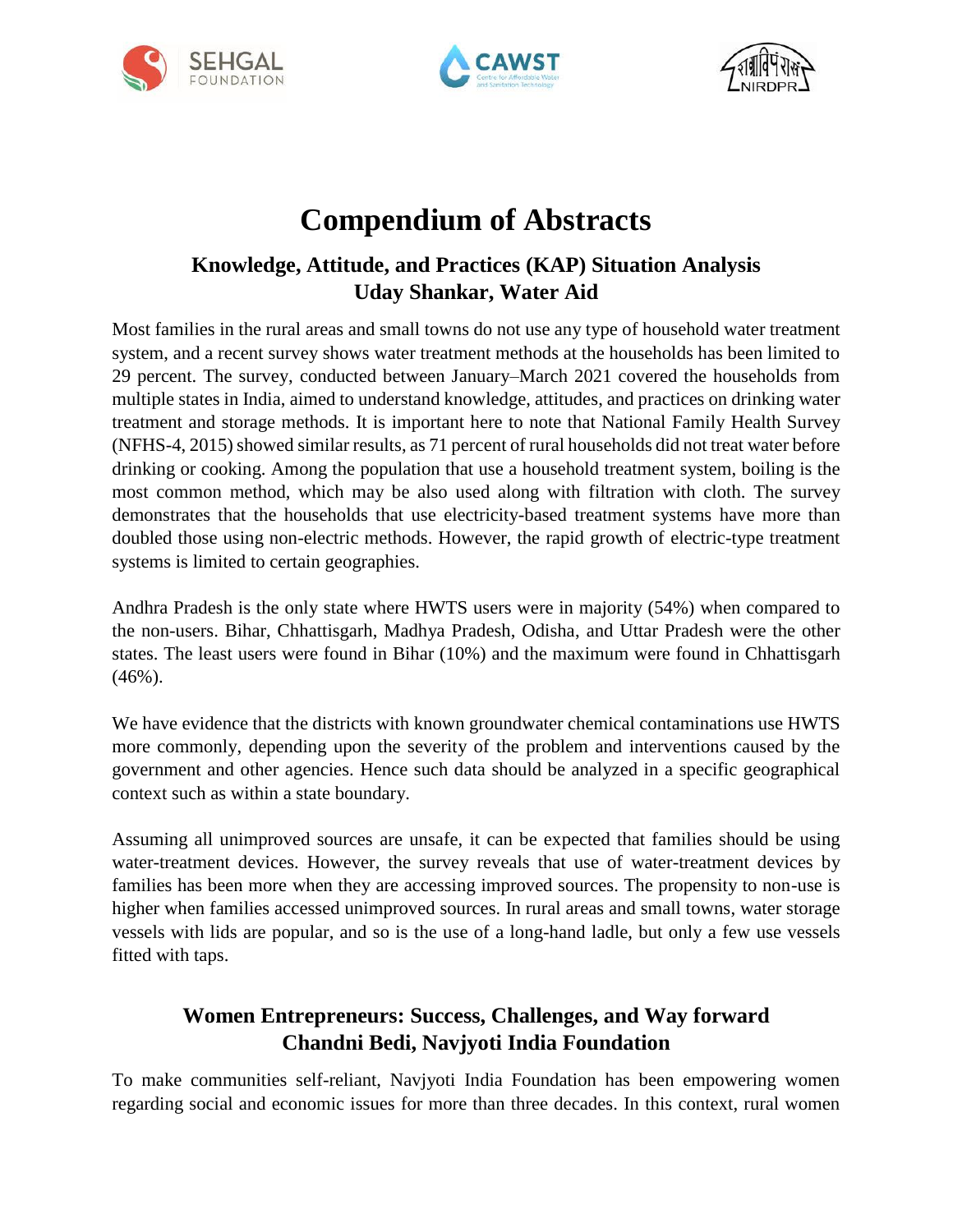





were trained on biosand filters, with the support of S M Sehgal Foundation and CAWST, to address the issue of waterborne diseases. Two rural women were recognized and awarded globally by Women's World Summit Foundation, Geneva, for their efforts to provide safe drinking water to communities, using the technology that was appropriate, affordable, and sustainable despite all challenges faced by them. The patriarchal mindset and mobility issues were a major hindrance. The initial success was impeded by the lack of awareness in the communities on safe drinking water, non-acceptance of technology due to use of sand and gravel as the raw material, competitions from other filters on design, and the cost. Women started door-to-door awareness, connecting with potential customers, referral linkages, and sensitizing children in the schools to promote the cause. Collaborative support from various stakeholders led to the access of this technique for 144 households. The women finalized the name of their campaign as PaniCan and aspire to register this as a company. They have started receiving demands from the urban areas as well. However, the design and size of the filters can be improved for better acceptance, including nuclear and small families. To make waterpreneurship a success, a holistic program needs to be designed to train them as WASH ambassadors. Brainstorming is needed with like-minded individuals promoting HWTS to scale this up so that more communities adopt this technique.

# **Market challenges and opportunities for HWTS Kaylea Brase Menon, PurePaani**

Improving access to HWTS products and services for marginalized communities is critical for achieving sustainable development and social inclusion. Unfortunately, many technologies that have been designed for low-income consumers have not obtained widespread acceptance and sustained use. In order to improve the rate of adoption, social-impact organizations must first understand the many factors that influence choices are made by "base of the pyramid" consumers; then they must design interventions to address the challenges and leverage the opportunities in the market. This presentation will explore the process of consumer valuation and adoption of HWTS products and the corresponding barriers that consumers and businesses face. In addition, the presentation will include a case study of how Pure Paani, a social impact startup, is facing difficulties and opportunities in the process of providing affordable and portable water purifiers to vulnerable communities. A research framework has been developed to investigate how Pure Paani can improve their product adoption. Finally, ideas and guidelines for further research were discussed.

# **Leveraging Virtual Training of Field Staff and Communities: Experiences and Opportunities Akshay Roongta, Ooloi Labs**

Presentation laid out the basics of what makes virtual training approaches powerful if adopted, not just as a stop gap during lockdowns, but in the longer run. Three case studies showed how virtual training is being used by partners in the ForWater Network across India with a variety of different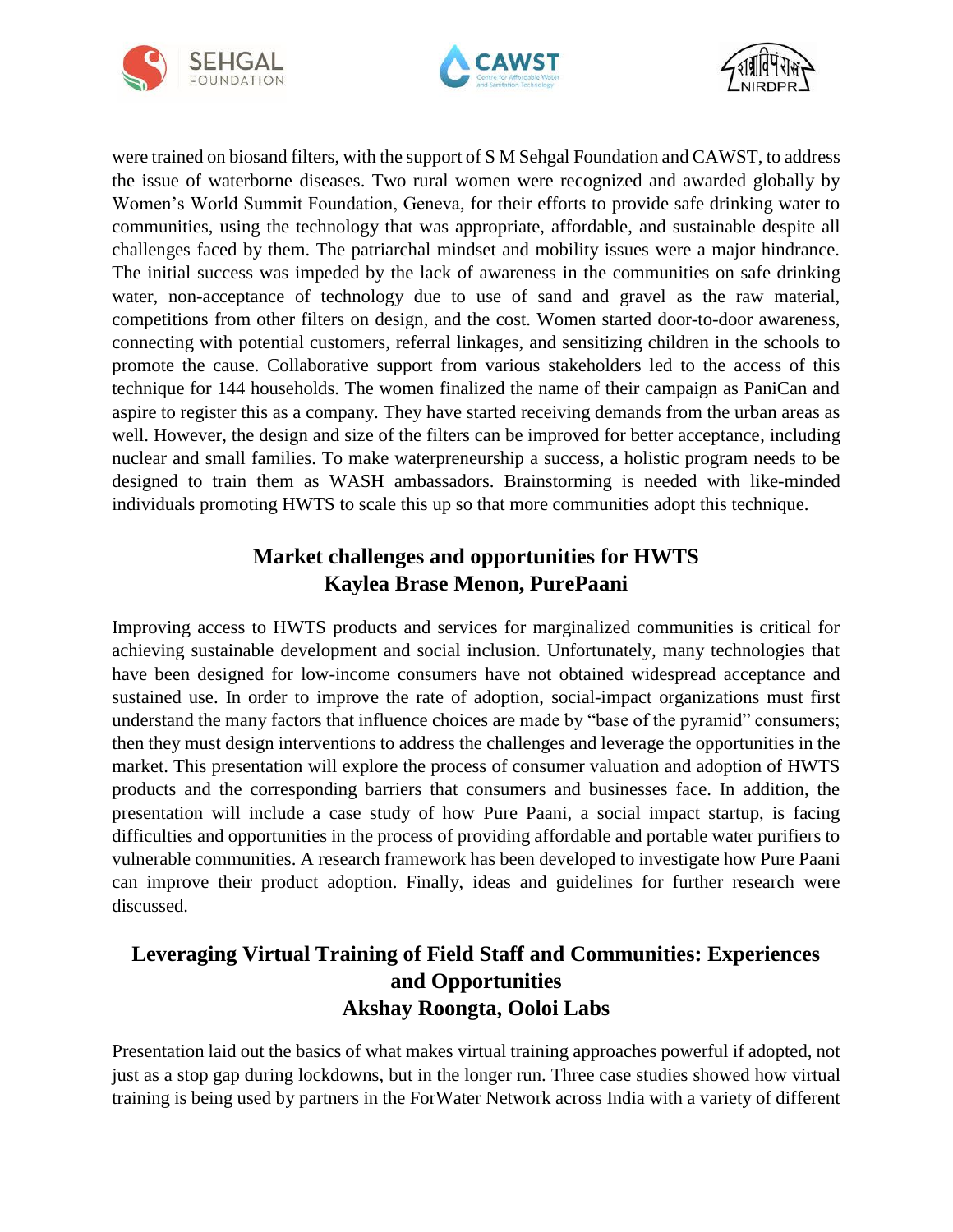





types of learners and topics. Also shared were some upcoming capacity-building opportunities being supported by Arghyam, the ForWater Collective, facilitated by Ooloi Labs.

# **The Unexpected Story of Ladakh, India Preeti Chauhan, Little green World**

Ladakh falls under the Trans-Himalayan region of India and has a fragile mountain-desert ecosystem. Himalayas, which are considered to have pure water full of mineral, has been polluted over the years due to various causes.

Ladakh became popular for domestic tourists post the release of famous Bollywood movie *3 Idiots*. The movie definitely brought economic prosperity for the region but also brought unexpected, wicked problems for the region. Ladakh, which only received mindful foreign tourists who stayed for a month or more, now receives domestic tourists who only wish to visit famous touristy places, such as Pangong Lake and Nubra Valley, with an average stay of one week.

Domestic tourists looked for more comfort rather than actual experiencing Ladakh in its original form. This resulted in making water available for tourists all the time and resulted in the import of packaged water bottles, packaged food, and many other facilities.

This water requirement by tourists resulted in heavy dependency on groundwater and caused groundwater contamination due heavy use of flush toilets and poor sewage systems. The high usage of packaged drinking water and other products resulted in a waste management crisis.

We are focusing on reducing the packaged bottle usage and providing safe drinking water. Biosand water filters (BSFs), which mostly use locally available resources, do not require electricity to operate and has negligible maintenance. The efficiency of the BSF is achieved by a microorganism layer, called "biolayer," that forms naturally in BSF, and survives in temperatures from 15–20ºC. Ladakh's temperature drops down to -20 to -25ºC in winter, which makes it difficult to work efficiently.

# **Innovation and Management Vikram Gulecha, Oceo Water**

For most in the tech world, the word "innovation" evokes the idea of the latest IT device, app, or online service. People often perceive success by how many novel and attention-grabbing products a company has created. While not meaning to diminish the tremendous influence of the Samsungs and Apples of the world, churning out new gadgets that we subsequently can't live without, the definition of innovation shouldn't be limited to inventing a new product. In reality, innovation extends much further.Many devices such as smart home hubs, smart televisions, smart ovens, and many more are reaching consumers on a daily basis.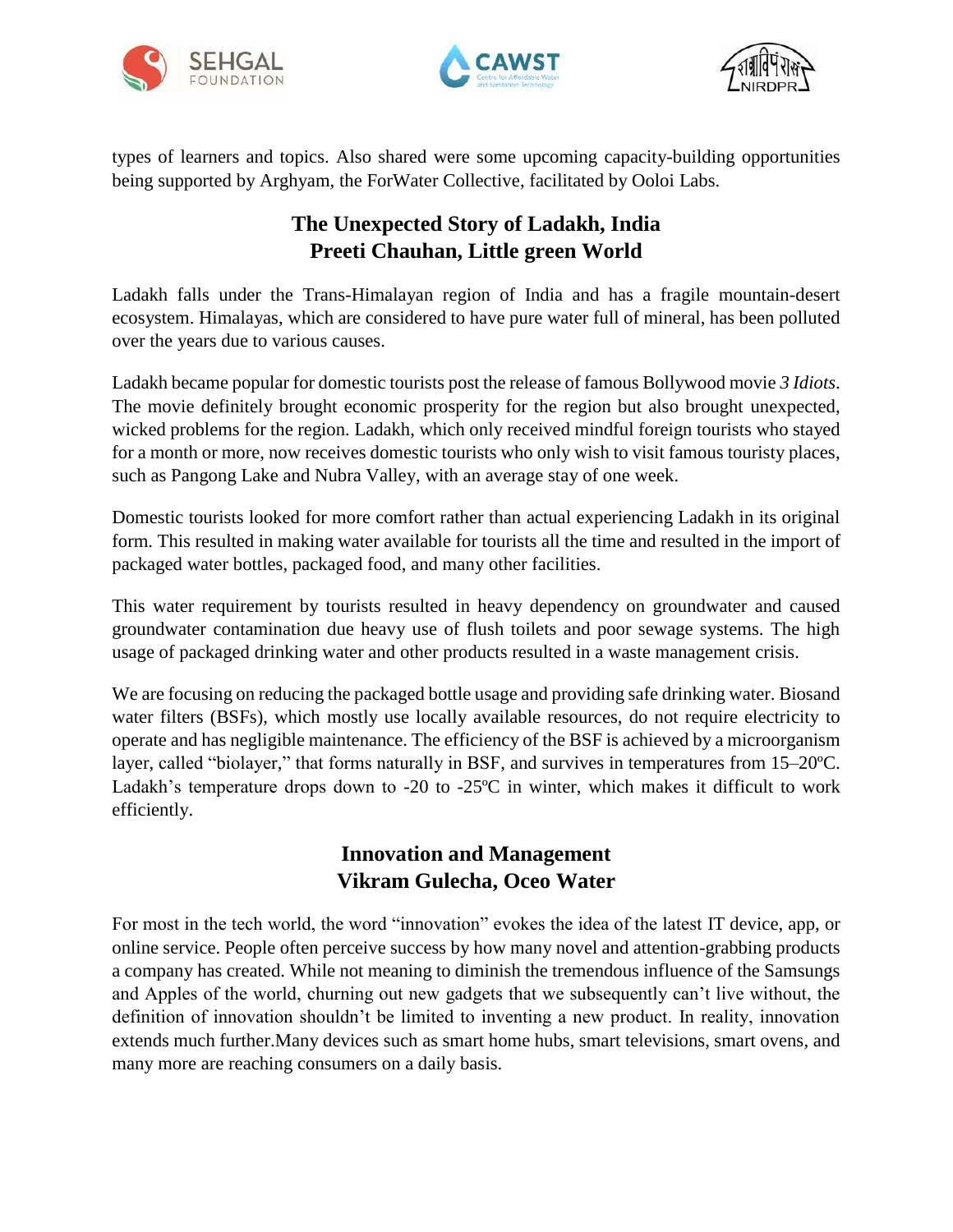





Perhaps it's time to consider a product that has been overlooked so far—a smart water purifier that is responsible for dispensing daily drinking water in a household. Its importance and necessity rivals any other products in any household.

# **Microporous Disc Using Rice Husk Ash and Clay for Removing Protozoan Cysts from Drinking Water Dr. Rajshree Patil, Imago & Getter**

Protozoan cysts, which cause watery diarrheal disease, including cryptosporidiosis and giardiasis, are the toughest microbes resistant to most disinfectants. Due to their high resistance against disinfection action, very few household purification devices offer protection against them. The present study describes a simple and inexpensive way to develop a purification media in the form of a compact porous disc suitable to incorporate in the household purification system to trap protozoan cysts. This compact disc is fabricated, using a mixture of rice husk ash (RHA) and clay. The study found that the major parameters of the process, such as particle size of RHA, the ratio of RHA in the fabrication mixture, and the sintering temperature, contribute significantly to the tortuous porous network formed within the disc. The required porosity within the purification media for trapping cysts particles of sizes in the range of 3–5 µm was achieved by employing different combinations of these parameters. The cyst-trapping performance of the disc was evaluated as per the NSF 53 guidelines by using fluorescent microsphere beads as a surrogate to cysts. The optimized configuration of the disc demonstrates; three log reductions of cyst-sized particles.

# **Expansion of Clay Ceramic Water Filter Technology in India: Opportunities and Challenges Dr. Raj Kumar Satankar, Poornima College of Engineering**

Microbes and particulates are frequently found in drinking water. The contaminated drinking water is poured into the baked, salted clay frustum-shaped G-filter receptacle. Water percolates through the micro-nano porous receptacle due to gravity. The water that has percolated can be collected in a container and consumed. The basic materials for these filters are clay and sawdust, which are blended in an equal volumetric proportion to make the combination. The mixing technique is very similar to how potters make earthen pots. When the wet mixture is crushed with a molding machine, the emergence of certain pores, following the sintering process, is optimized. The traditional baking method (open-hearth kiln or open firing) allows the sawdust to completely burn, which aids in the formation of these pores. Through such filters, an average of ten liters of water percolates in eight hours. This baked-clay water-filtration method is effective in removing microbiological (e. coli and bacteria), turbidity, and other organic and inorganic pollutants from drinking water at the point of use. Researchers from IIT Jodhpur have been working on establishing a collaborative network for clay ceramic water filter research, training, and distribution across the country. Even during the epidemic, team members took part in a variety of events and shared their knowledge on an online platform to teach others about the technology. With the help of the